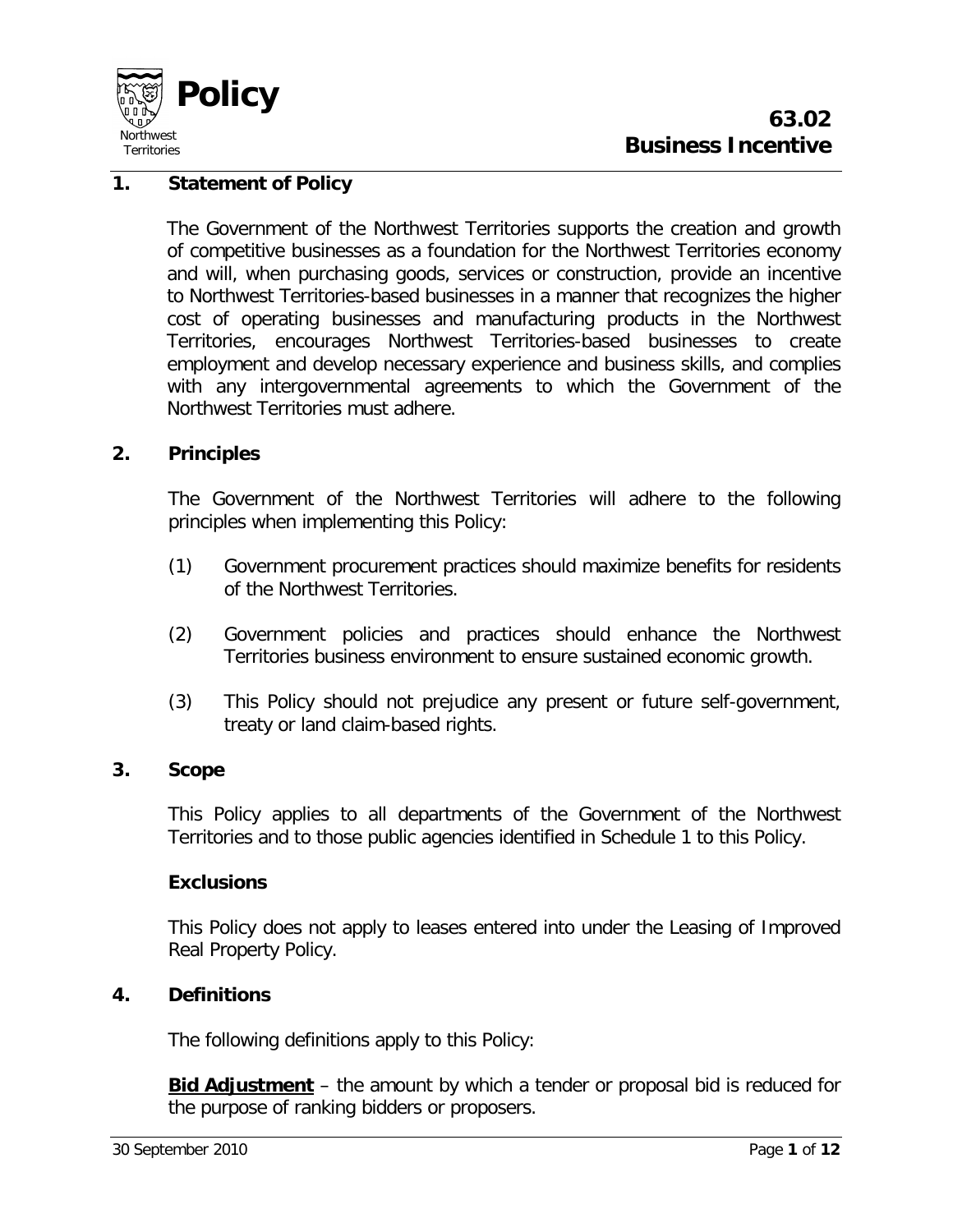

**BIP Business** – a business entered in the BIP Registry in accordance with this Policy.

**BIP Registry** – the registry of BIP Businesses maintained in accordance with Provision 6(1) of this Policy.

**Construction –** means a construction, reconstruction, demolition, repair or renovation of a building, structure or other civil engineering or architectural work and includes site preparation, excavation, drilling, seismic investigation, the supply of products and materials, the supply of equipment and machinery if they are included in and incidental to the construction, and the installation and repair of fixtures of a building, structure or other civil engineering or architectural work, but does not include professional consulting services related to the construction contract unless they are included in the procurement.

**Goods –** means, in relation to procurement, moveable property (including the costs of installing, operating, maintaining or manufacturing such moveable property) and includes raw materials, products, equipment and other physical objects of every kind and description whether in solid, liquid, gaseous or electronic form, unless they are procured as part of a general construction contract.

**Local Community** – the community or communities in the Northwest Territories in which a proposed contract will be performed, or which, in the opinion of the responsible Minister, is most likely to benefit directly from a proposed contract.

**Local Content** – that component of NWT Content deemed to be provided from a Local Community in accordance with Provision 6(7) of this Policy.

**Local Supplier** – is an NWT Supplier, which is and has been for the six months prior to application, a supplier of goods in the local community to which the public has access and from which the public can purchase directly from a representative inventory of items offered for sale.

**NWT Content** – that component of any tender or proposal deemed to be provided from within the Northwest Territories in accordance with Provision 6(6) of this Policy.

**NWT Resident** – an individual who is ordinarily resident in the Northwest Territories and has been so resident for the last twelve months.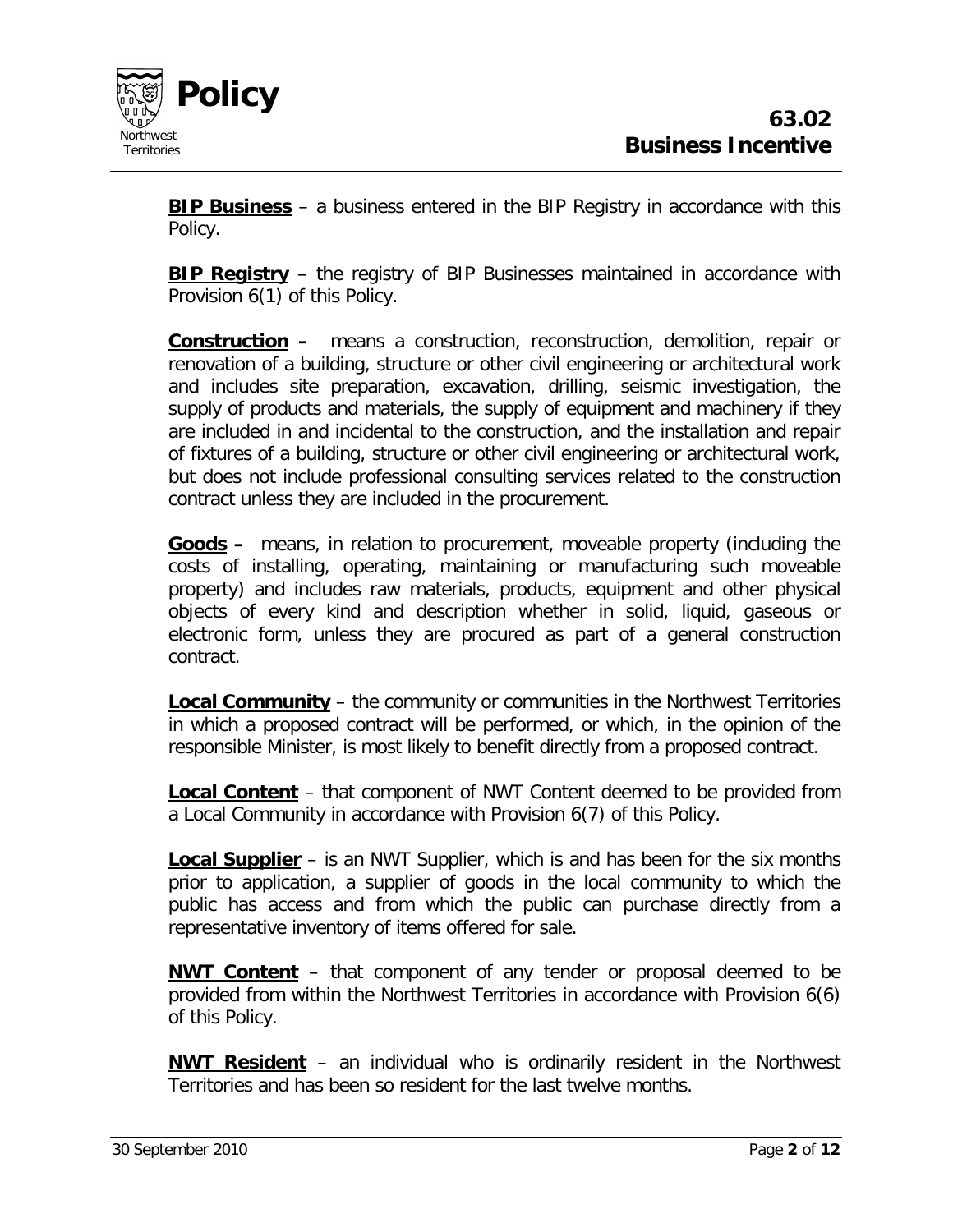

**NWT Supplier** – a supplier of goods to which the general public has access and from which the general public can purchase directly from a representative inventory of items offered for sale.

**Services** – means all services and includes, but is not limited to, the following: accounting, accommodations, transportation, rentals, insurance, permits, printing, fees and legal, architectural, engineering, consulting or custodial.

# **5. Authority and Accountability**

#### (1) **General**

This Policy is issued under the authority of the Executive Council. The authority to make exceptions and approve revisions to this Policy rests with the Executive Council. Authority and accountability is further defined as follows:

#### (a) Minister

The Minister of Industry, Tourism and Investment is accountable to the Executive Council for the implementation of this Policy.

(b) Deputy Minister

The Deputy Minister of Industry, Tourism and Investment is accountable to the Minister of Industry, Tourism and Investment for the administration of this Policy.

#### (2) **Specific**

#### (a) Ministers

Ministers responsible for departments and public agencies subject to this Policy, or their delegates: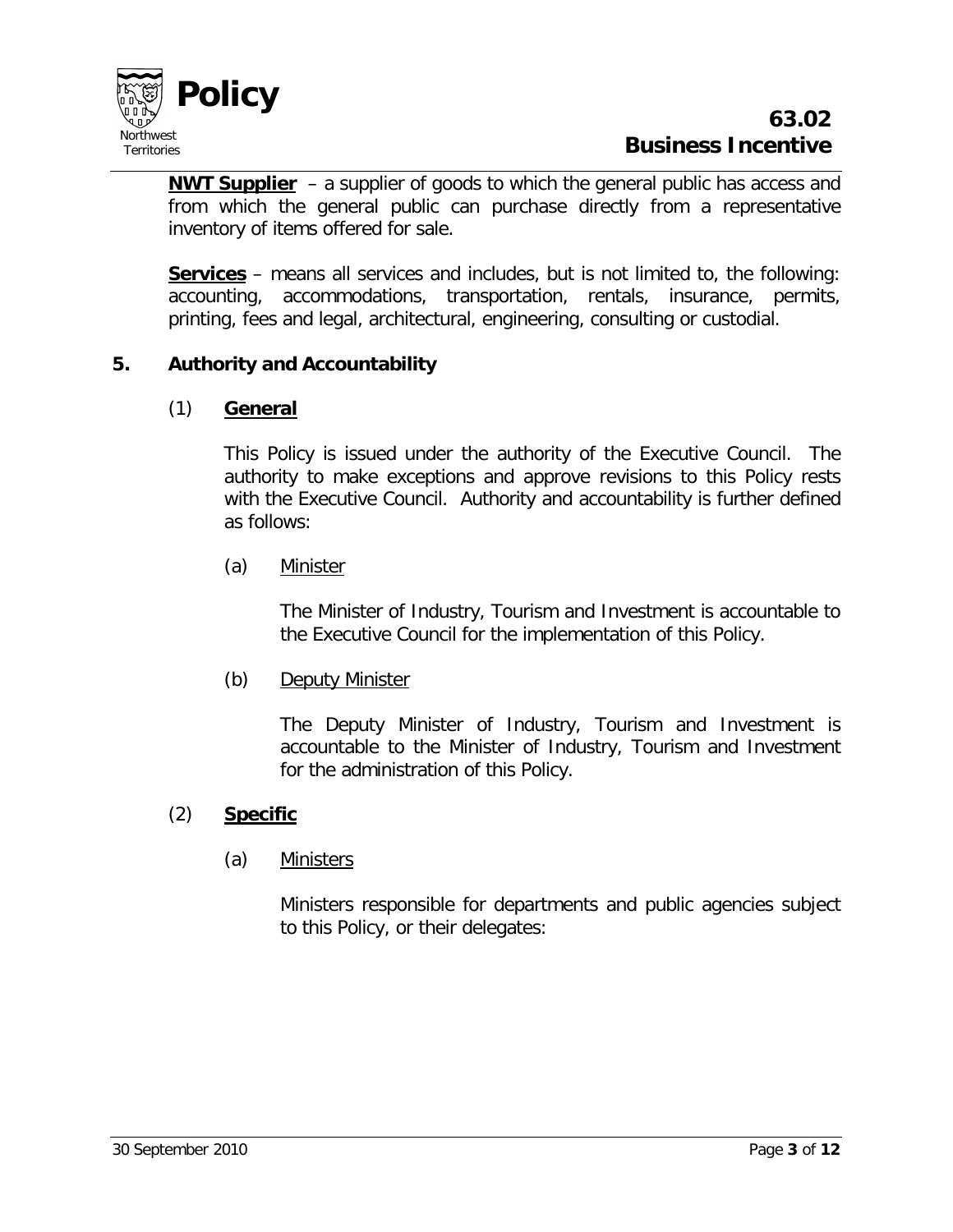

- (i) will apply the Bid Adjustment;
- (ii) will designate each proposed contract as a Goods, Services or Construction contract for the purposes of applying a Bid Adjustment under this Policy;
- (iii) will designate a local community or communities, where applicable, for the purpose of applying a Local Content Bid Adjustment;
- (iv) will, when advertising a tender or issuing a request for proposals, indicate any relevant Local Community;
- (v) will ensure that BIP Businesses substantially meet contractual obligations promising delivery of NWT Content and/or Local Content;
- (vi) will make public and report procurement information, data and change orders on contracts awarded; and
- (vii) will nominate, at the request of the Minister of Industry, Tourism and Investment, departmental representatives to the committees established under this Policy.
- (b) Minister of Industry, Tourism and Investment

The Minister:

- (i) will establish and maintain the BIP Registry and provide coordination, monitoring and reporting on this Policy;
- (ii) will solicit nominations for and appoint departmental representatives to the committees established under this Policy;
- (iii) may collect procurement information and data necessary for the proper administration of this Policy; and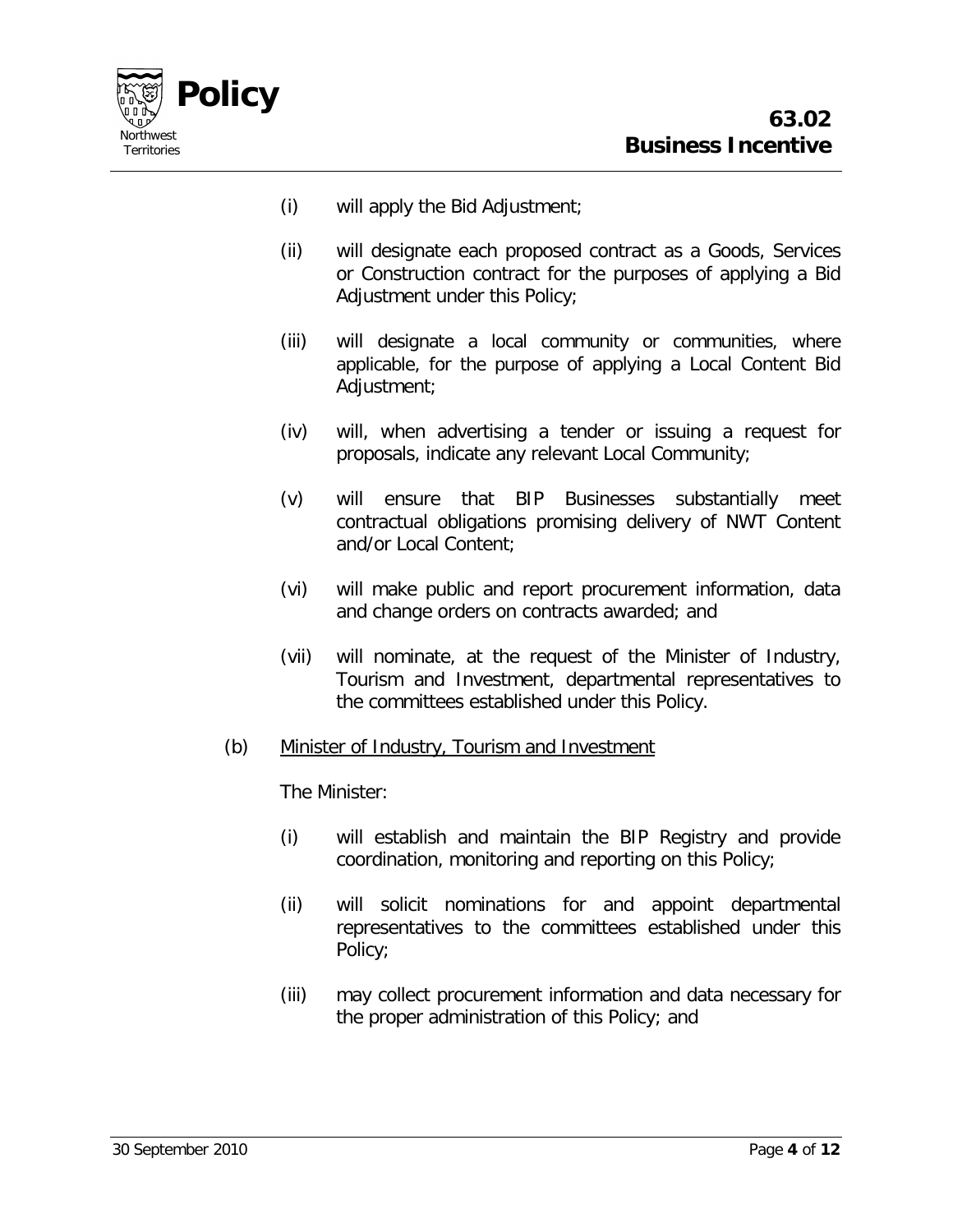

(iv) may establish ministerial policy necessary to the implementation of this Policy.

### **6. Provisions**

- (1) BIP Registry
	- (a) Any business approved for registration will be entered into the BIP Registry.
	- (b) Any business approved for registration in the BIP Registry will be entered into the Registry within two weeks of the date of the notice of approval issued in accordance with Provisions 6(2) or 6(3) of this Policy.
	- (c) A BIP Business will remain registered until:
		- (i) its registration is revoked; or
		- (ii) it fails to maintain its ability to meet the eligibility requirements of this Policy.
- (2) Eligibility for Registration

To be eligible for registration under this Policy, a business must comply with the legal requirements to carry on the business in the Northwest Territories and satisfy the appropriate BIP Qualification Committee that:

- (a) in the case of a corporation, it is registered under the *Business* Corporations Act (NWT) or the Canada Business Corporations Act, with at least 51 percent of voting shares beneficially owned by NWT residents;
- (b) in the case of a co-operative association, it is registered under the Co-operative Associations Act (NWT) with at least 51 percent of voting shares beneficially owned by NWT residents;
- (c) in the case of a partnership, the majority interest in the partnership is owned by NWT residents, corporations eligible under 6 (2) (a) or co-operative associations eligible under  $6$  (2) (b);
- (d) in the case of a sole proprietorship, the sole proprietor is an NWT Resident who is ordinarily resident in the Northwest Territories and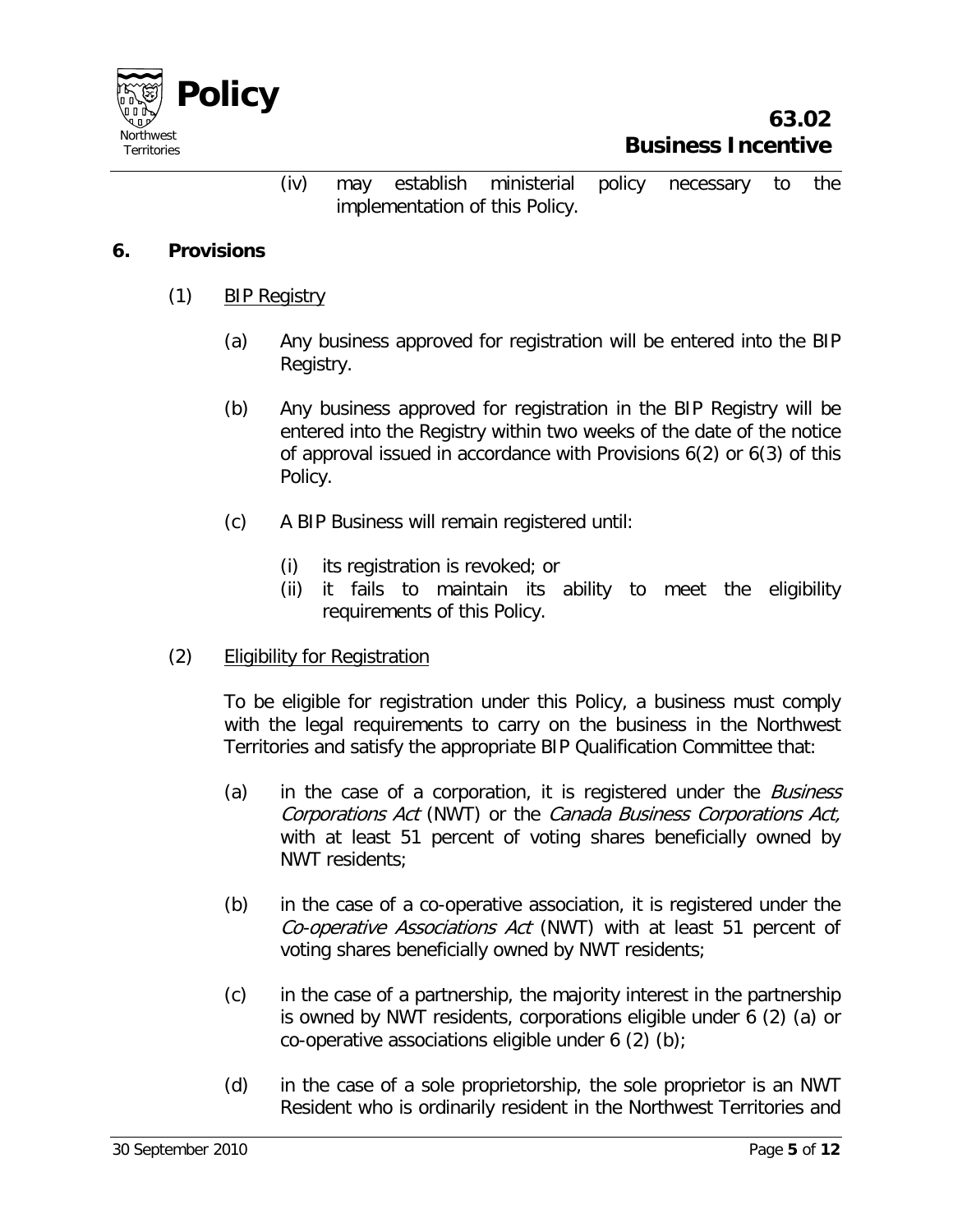

has been so resident for the last twelve months; and

- (e) in the case of any business, including a corporation, co-operative association, partnership or sole proprietorship, the business:
	- (i) holds a current business licence issued by a municipal corporation or the Government of the Northwest Territories;
	- (ii) operates from a *bona fide* place of business owned or leased from year to year (or for a longer term of years) in the Northwest Territories and has done so prior to the date of its application; and
	- (iii) in the case of an NWT Supplier, meets the eligibility requirements of the BIP, is accessible to the public and has inventory of product for sale; or
- (f) it is identified in Schedule 3, attached.
- (3) Applications for Registration
	- (a) To be considered for registration under this Policy, a business must submit an application for registration to the appropriate BIP Qualification Committee established under Schedule 2 to this Policy.
	- (b) Applicants that have been denied registration or revoked by a BIP Qualification Committee may appeal in writing to the BIP Senior Management Committee.
- (4) BIP Qualification Committees
	- (a) Composition

Each BIP Qualification Committee will include: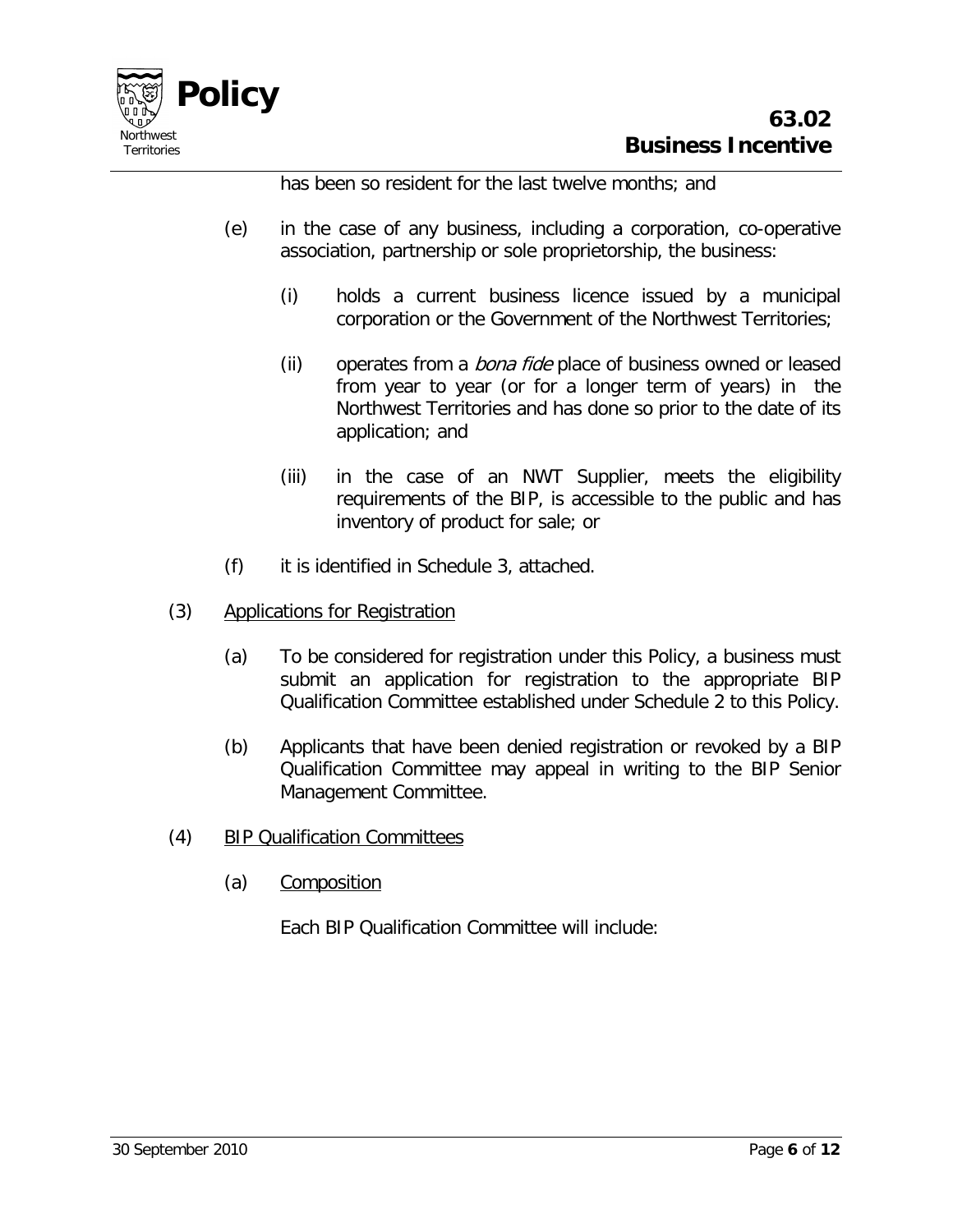

- (i) the Regional Superintendent of Industry, Tourism and Investment (or his or her delegate) responsible for the area served by the Committee as identified in Schedule 2 to this Policy, who serves as Chair; and
- (ii) representatives from at least three other departments or public agencies subject to this Policy.

# (b) Mandate

The mandate of each BIP Qualification Committee is to:

- (i) approve, revoke or reject applications for registration under this Policy;
- (ii) issue written notice to both the applicant and the BIP Registry of decisions made with respect to each application;
- (iii) respond to general inquiries related to this Policy;
- (iv) monitor the compliance of BIP Businesses to ensure that they continue to meet the conditions of registration as set out in this Policy;
- (v) may establish such other procedures as the Committee thinks necessary to fulfill its mandate;
- (vi) provide any documentation required for the proper administration of this Policy; and
- (vii) may make recommendations to the BIP Senior Management Committee on the implementation and administration of this Policy.

#### (5) BIP Senior Management Committee

(a) Composition

The BIP Senior Management Committee will include the following members, or their delegates:

(i) Deputy Minister of Industry, Tourism and Investment, who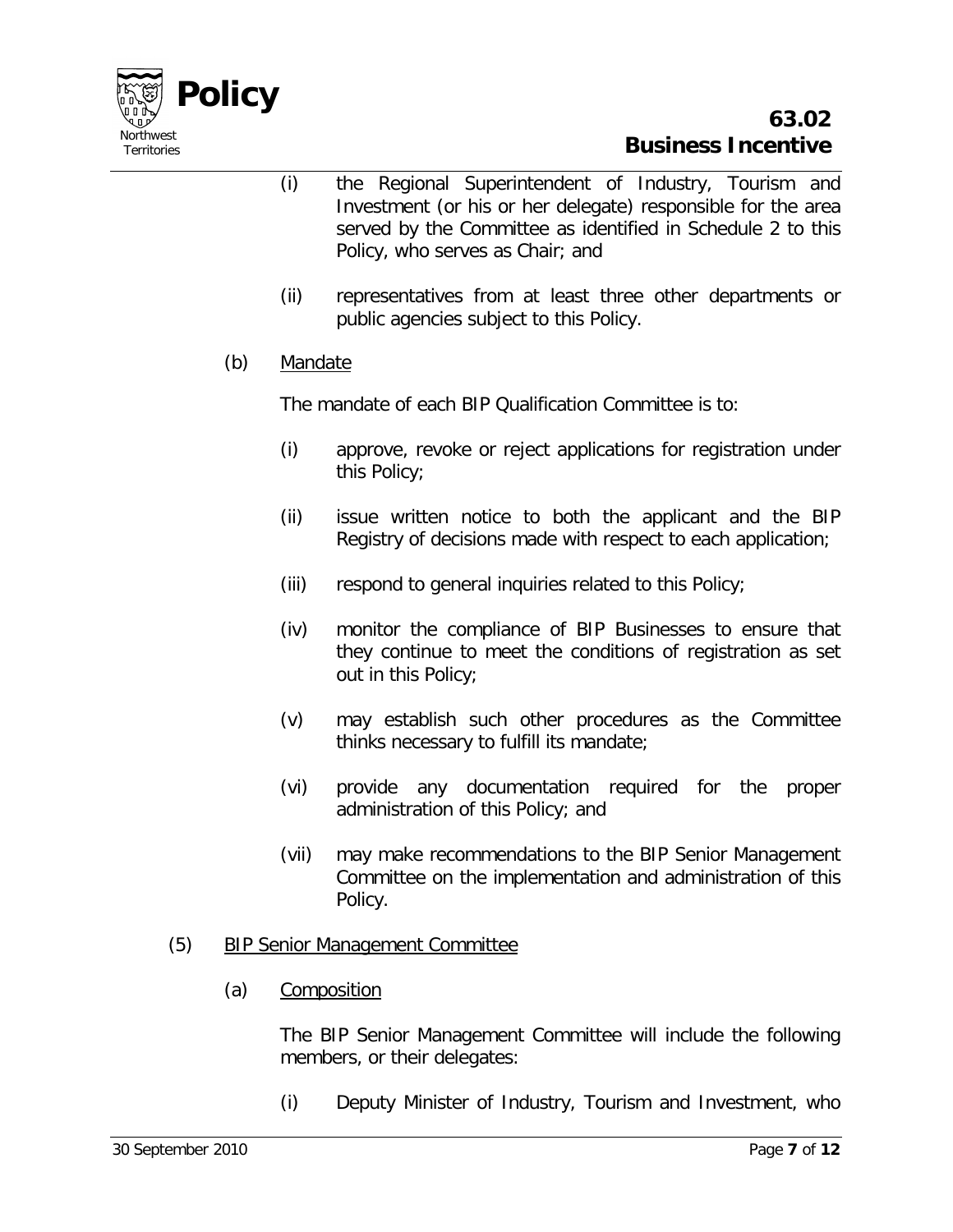

serves as Chair;

- (ii) Deputy Minister of Public Works and Services;
- (iii) Deputy Minister of Transportation; and
- (iv) President of the Northwest Territories Housing Corporation.
- (b) Advisory Support

Representatives of the departments of Finance and Justice will provide advisory support to the BIP Senior Management Committee.

(c) Mandate

The BIP Senior Management Committee:

- (i) will decide appeals from applicants whose registration was denied or revoked by a BIP Qualification Committee and issue written notice of its decision to both the appellant and the BIP Registry;
- (ii) will issue written notice to both the appellant and the BIP Registry of decisions made with respect to each appeal;
- (iii) will establish procedures governing appeals to ensure a business:
	- is aware of the reasons a BIP Qualification Committee has denied or revoked registration,
	- has adequate time to respond in writing, and
	- is notified of the BIP Senior Management Committee's decision and the basis for that decision.
- (iv) may establish such other procedures as the Committee thinks necessary to fulfill its mandate; and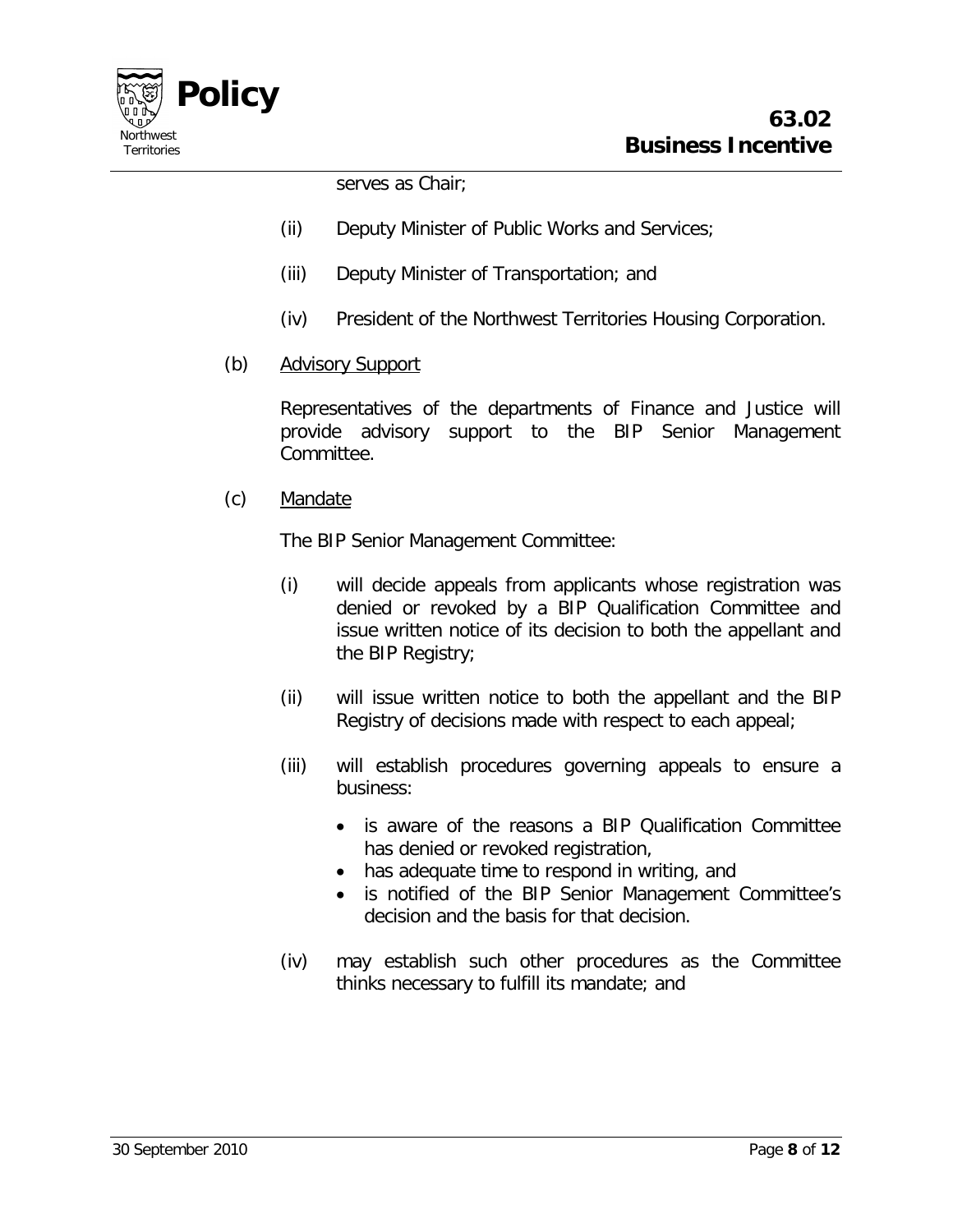

(v) through the Chair, may make recommendations to the Minister of Industry, Tourism and Investment on the implementation and administration of this Policy.

#### (6) NWT Content

NWT Content is, in the case of:

- (a) Goods, the bid amount for all goods provided by a BIP Business approved as an NWT Supplier or a Local Supplier;
- (b) Services, the amount allocated in the bid for the following components:
	- (i) NWT Resident labour;
	- (ii) Services provided by a BIP Business.
- (c) Construction, the amount allocated in the bid for the following components:
	- (i) NWT Resident labour;
	- (ii) Goods provided by a BIP Business approved as an NWT Supplier or as a Local Supplier; and
	- (iii) Services provided by a BIP Business.
- (7) Local Content

When determining Local Content for the purpose of applying a Bid Adjustment, a Minister will consider that component of the NWT Content bid price that has been acquired from within the Local Community.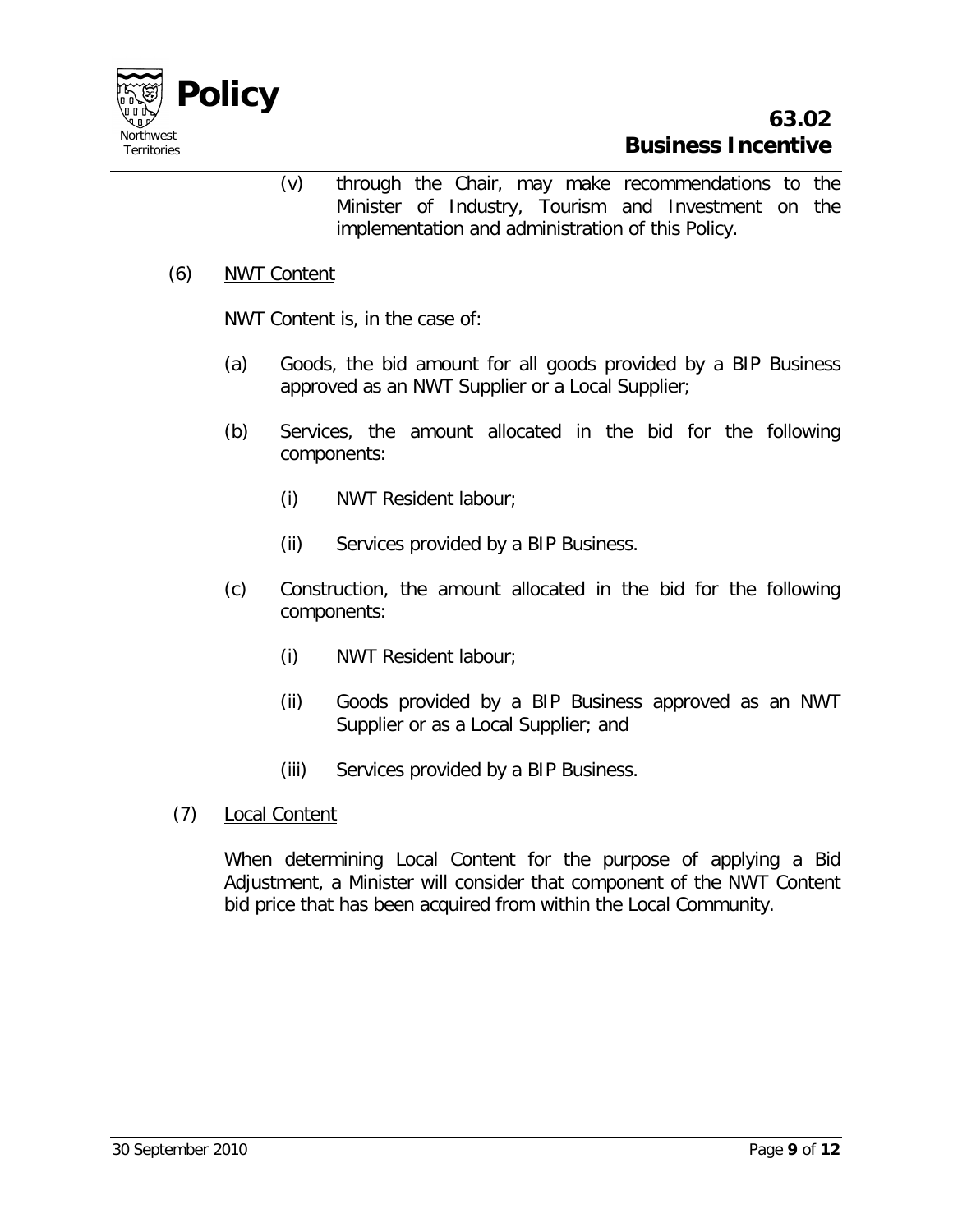

### (8) Application of Bid Adjustment

(a) Contracts Less than \$25,000

Whenever possible, goods, services and construction valued at less than \$25,000 should be purchased directly from BIP Businesses in the Local Community, but no bid adjustment will be applied.

- (b) Contracts equal to or more Than \$25,000 and Less Than \$1,000,000.
	- (i) A 15 percent Bid Adjustment will be applied to the NWT Content. An additional 5 percent Bid Adjustment will be applied to any Local Content.
- (c) Contracts Equal to or More Than \$1,000,000
	- (i) For the first \$1,000,000, a 15 percent Bid Adjustment will be applied to the NWT Content and an additional 5 percent Bid Adjustment will be applied to any Local Content.
	- (ii) For that portion of the contract above \$1,000,000, up to the maximum allowable bid adjustment:
		- a. 1.5 percent Bid Adjustment will be applied to the NWT Content;
		- b. an additional 0.5 percent Bid Adjustment will be applied to the Local Content;
	- (iii) The Bid Adjustment applied on any contract will be limited to a maximum of \$500,000.
- (d) Bid Adjustments on goods contracts will only be applied to goods from BIP Businesses approved as an NWT Supplier or as a Local Supplier.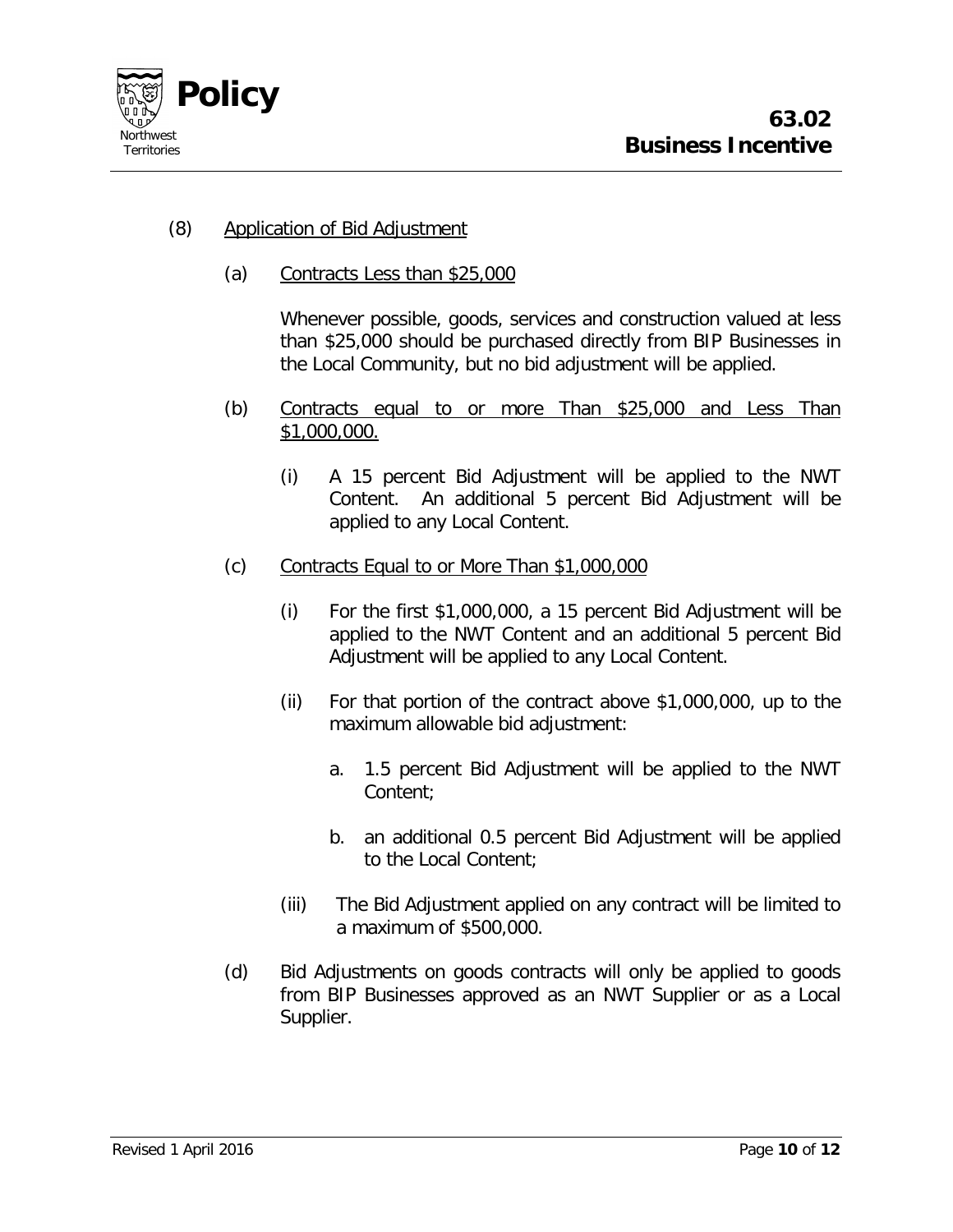

# **7. Prerogative of the Executive Council**

Nothing in this Policy shall in any way be construed to limit the prerogative of the Executive Council to make decisions or take action respecting business incentive outside the provisions of this Policy.

> Premier and Chairman of the Executive Council

\_\_\_\_\_\_\_\_\_\_\_\_\_\_\_\_\_\_\_\_\_\_\_\_\_\_\_\_\_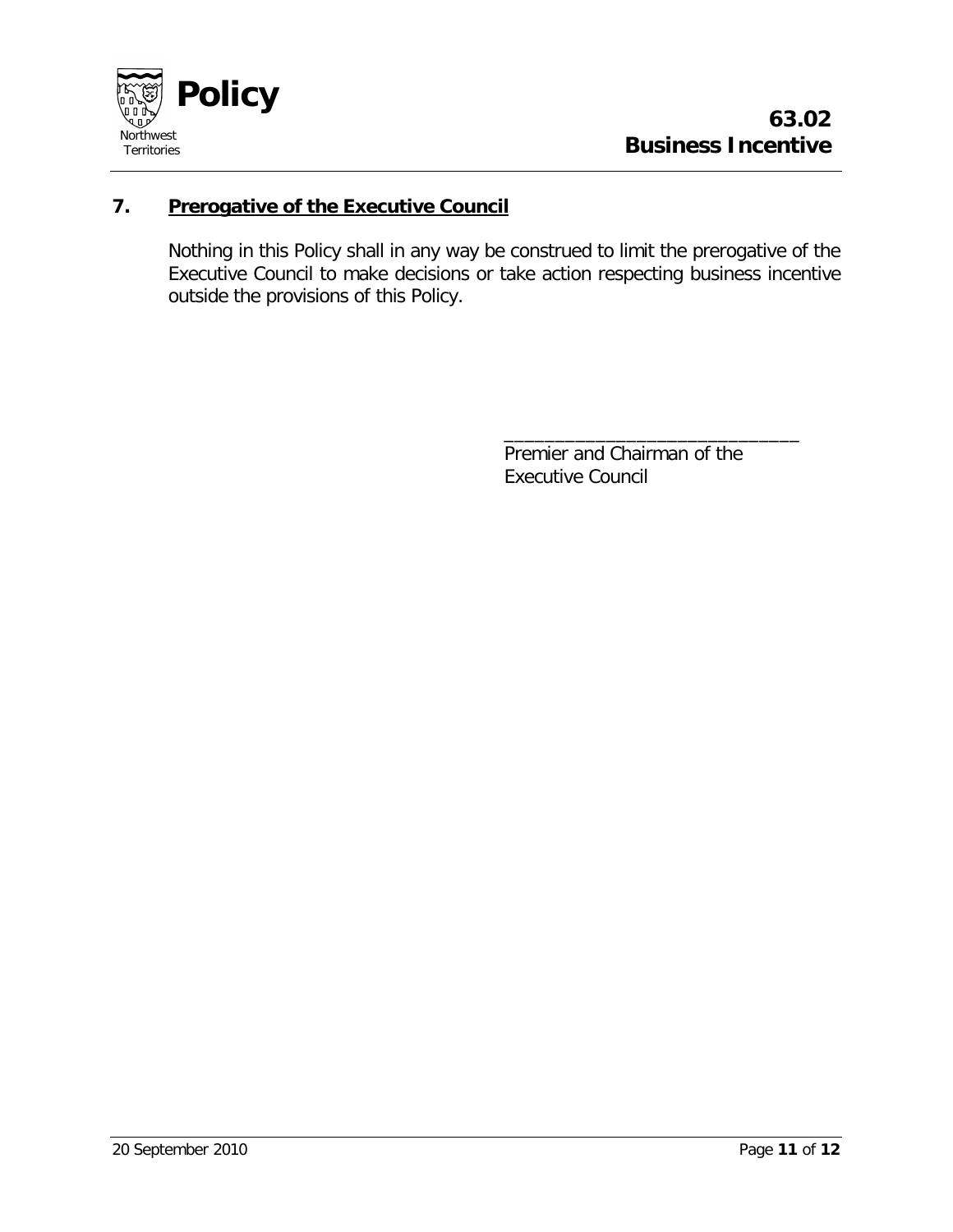

# **SCHEDULES**

| Government of the Northwest Territories<br><b>Public Agencies</b> | Schedule 1 |
|-------------------------------------------------------------------|------------|
| <b>BIP Qualification Committees</b>                               | Schedule 2 |
| Majority Non-Resident Owned Businesses                            | Schedule 3 |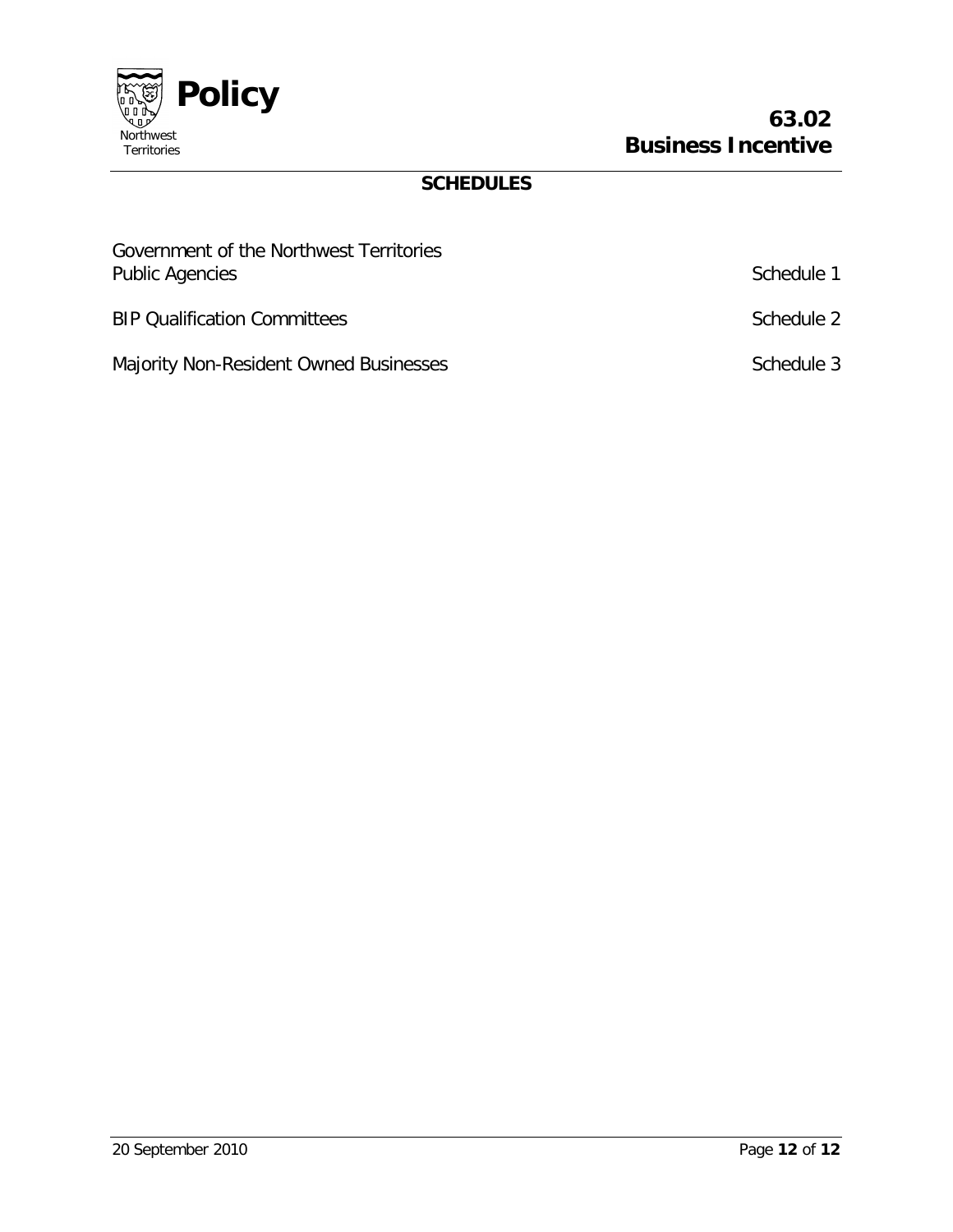

#### **SCHEDULE 1**

#### **GOVERNMENT OF THE NORTHWEST TERRITORIES PUBLIC AGENCIES**

This Policy applies to the following Government of the Northwest Territories public agencies:

- 1. the Northwest Territories Business Development and Investment Corporation, established under the Northwest Territories Business Development and Investment Corporation Act;
- 2. the Northwest Territories Housing Corporation, established under the Northwest Territories Housing Corporation Act;
- 3. all housing authorities established under the Northwest Territories Housing Corporation Act;
- 4. all Boards of Management established under the Hospital Insurance and Health and Social Services Administration Act; and
- 5. all organizations identified as an "education body" under the *Education Act.*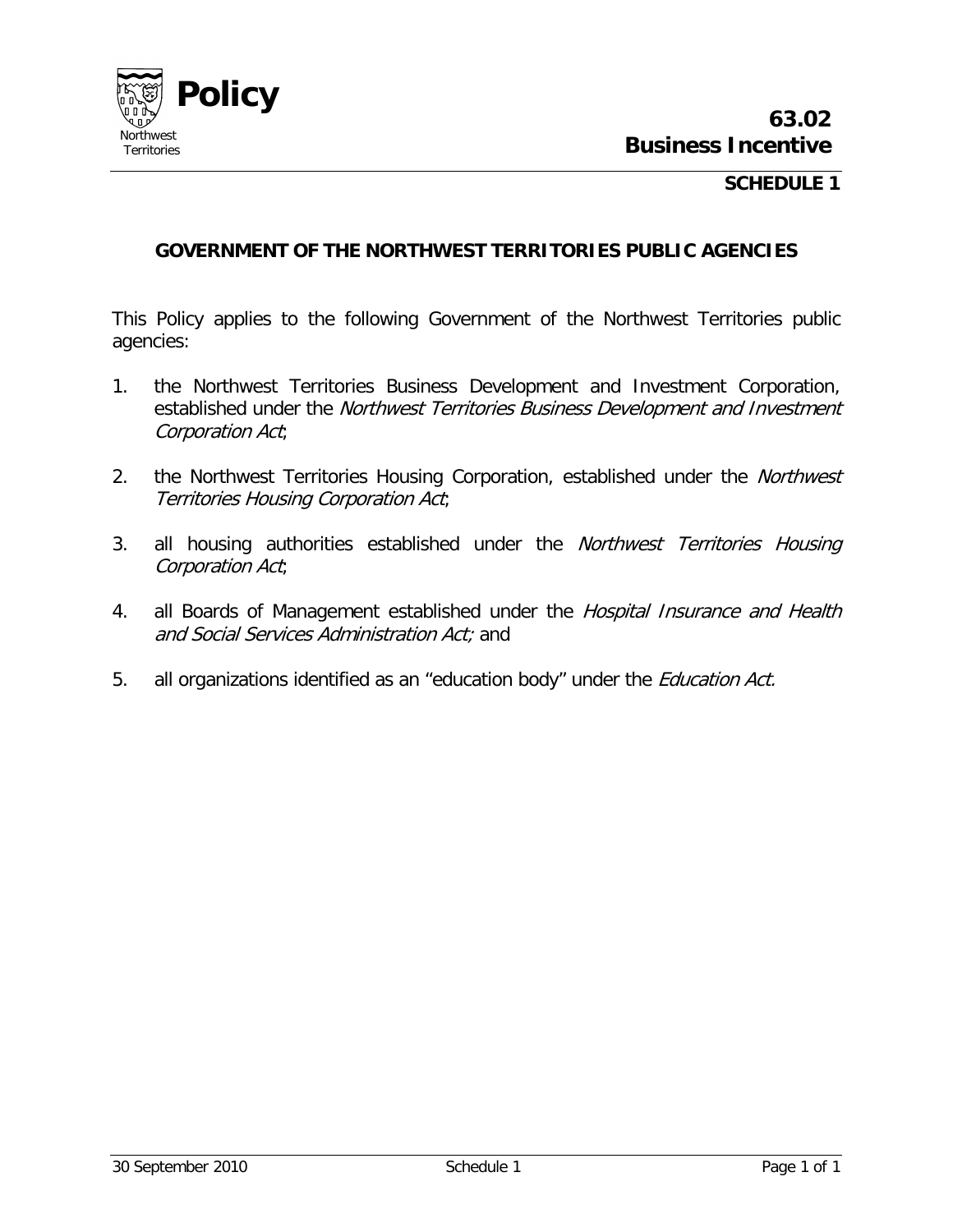

#### **SCHEDULE 2**

#### **BIP QUALIFICATION COMMITTEES**

Five (5) BIP Qualification Committees are established to serve Northwest Territories communities as follows:

- The BIP Qualification Committee based in Fort Simpson shall serve the communities of Fort Liard, Fort Simpson, Jean Marie River, Nahanni Butte, Trout Lake and Wrigley.
- The BIP Qualification Committee based in Fort Smith shall serve the communities of Enterprise, Fort Providence, Fort Resolution, Fort Smith, Hay River, and Kakisa.
- The BIP Qualification Committee based in Inuvik shall serve the communities of Aklavik, Fort McPherson, Ulukhaktok, Inuvik, Paulatuk, Sachs Harbour, Tsiigehtchic and Tuktoyaktuk.
- The BIP Qualification Committee based in Norman Wells shall serve the communities of Colville Lake, Déljne, Fort Good Hope, Norman Wells and Tulita.
- The BIP Qualification Committee based in Yellowknife shall serve the communities of Behchokö, Dettah, Łutselk'e, N'dilo, Gamètì, Wekweètì, Whatì and Yellowknife.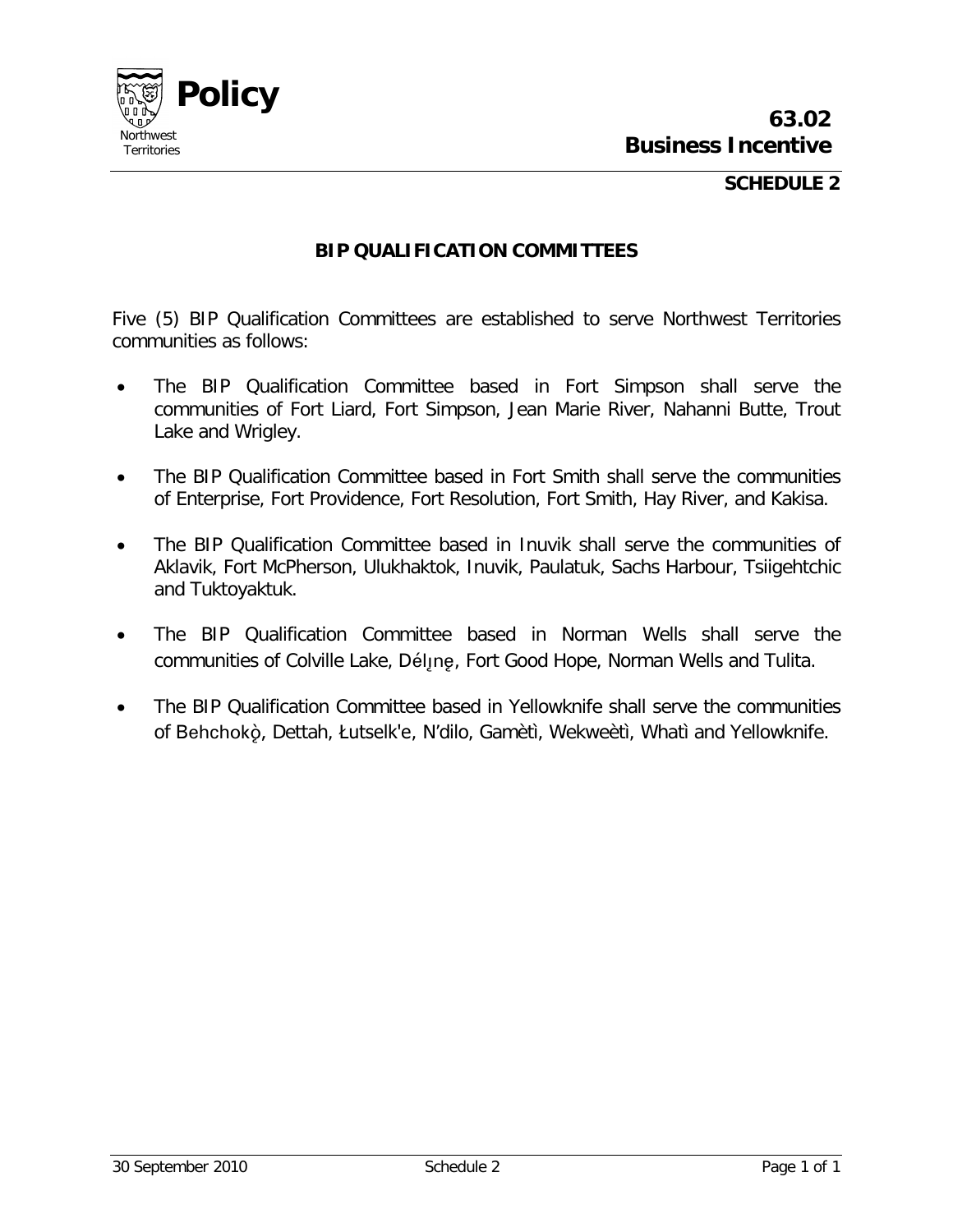

### **SCHEDULE 3**

#### **MAJORITY NON-RESIDENT OWNED BUSINESSES**

- (1) 5147 N.W.T. Ltd.
- (2) 5979 N.W.T. Ltd.
- (3) 994552 N.W.T. Ltd.
- (4) Acklands-Grainger Inc.
- (5) Aecom Canada Ltd.
- (6) Air Tindi Ltd.
- (7) AMEC Earth & Environmental Limited
- (8) AON Reed Stenhouse
- (9) Aramark Canada Ltd.
- (10) Arctic Environmental Services Ltd.
- (11) Atco Structures & Logistics Services Ltd.
- (12) Bartle & Gibson Co. Ltd.
- (13) Dream Management (NWT) Inc.
- (14) Canadian Helicopters Limited
- (15) Canadian North
- (16) Clark Builders
- (17) Cooper Barging Service Ltd.
- (18) Dillon Consulting Limited/Les Consultants Dillon Limitee
- (19) DPRA Canada Incorporated
- (20) Dyno Nobel Canada Inc.
- (21) Tetra Tech EBA Inc.
- (22) EMCO Corporation
- (23) Explorer Hotel
- (24) Explosives Limited
- (25) Finning (Canada)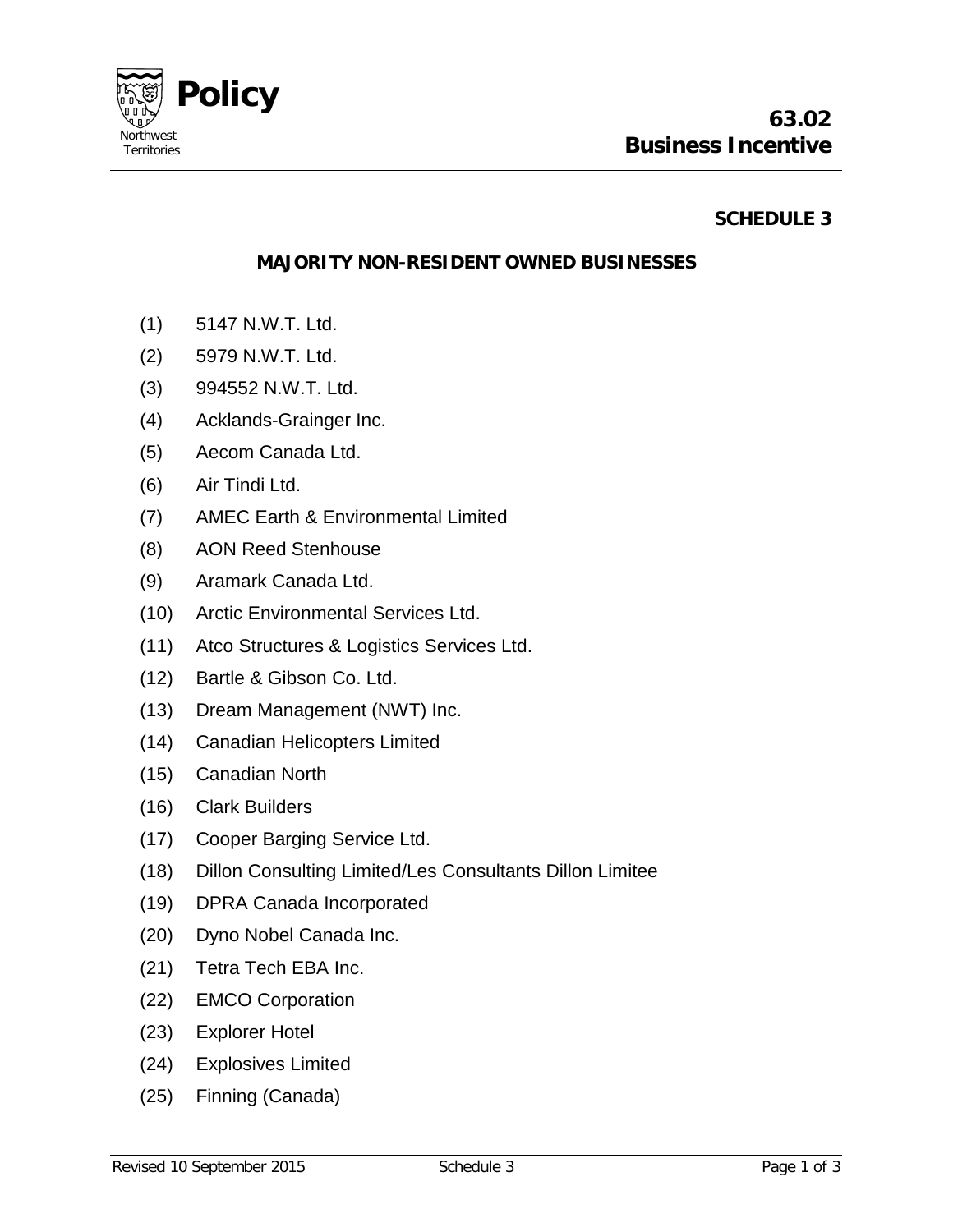

- (26) First Air
- (27) Goga Cho Building Limited Partnership
- (28) Golder Associates Ltd./Golder Associes Ltee
- (29) Great Slave Helicopters Ltd.
- (30) Grimshaw Trucking L.P.
- (31) Timah Holdings Inc.
- (32) Igloo Building Supplies Group Ltd.
- (33) Inuvik Capital Suites Zheh Gwizu' Limited Partnership
- (34) Inuvik Commercial Properties Zheh Gwizu' Limited Partnership
- (35) Kavanaugh Bros. Ltd.
- (36) Kellett Communications Inc.
- (37) Wajax Industrial Components Limited Partnership McLennan Ross LLP
- (38) Mid-Arctic Transportation Co. Ltd.
- (39) NORTHERN
- (40) Northern Industrial Sales NWT Ltd.
- (41) Northern Transportation Company Limited
- (42) NorthMart
- (43) Northwest Transport Ltd.
- (44) Northwestel Inc.
- (45) NPR Limited Partnership
- (46) Nuna Logistics Limited
- (47) Nunasi Corporation
- (48) Polar-Vision Centres Ltd.
- (49) RTL-Robinson Enterprises Ltd.
- (50) SCM Insurance Services Inc.
- (51) SecureCheck
- (52) SMS Equipment Inc.
- (53) Stittco Utilities NWT Ltd.